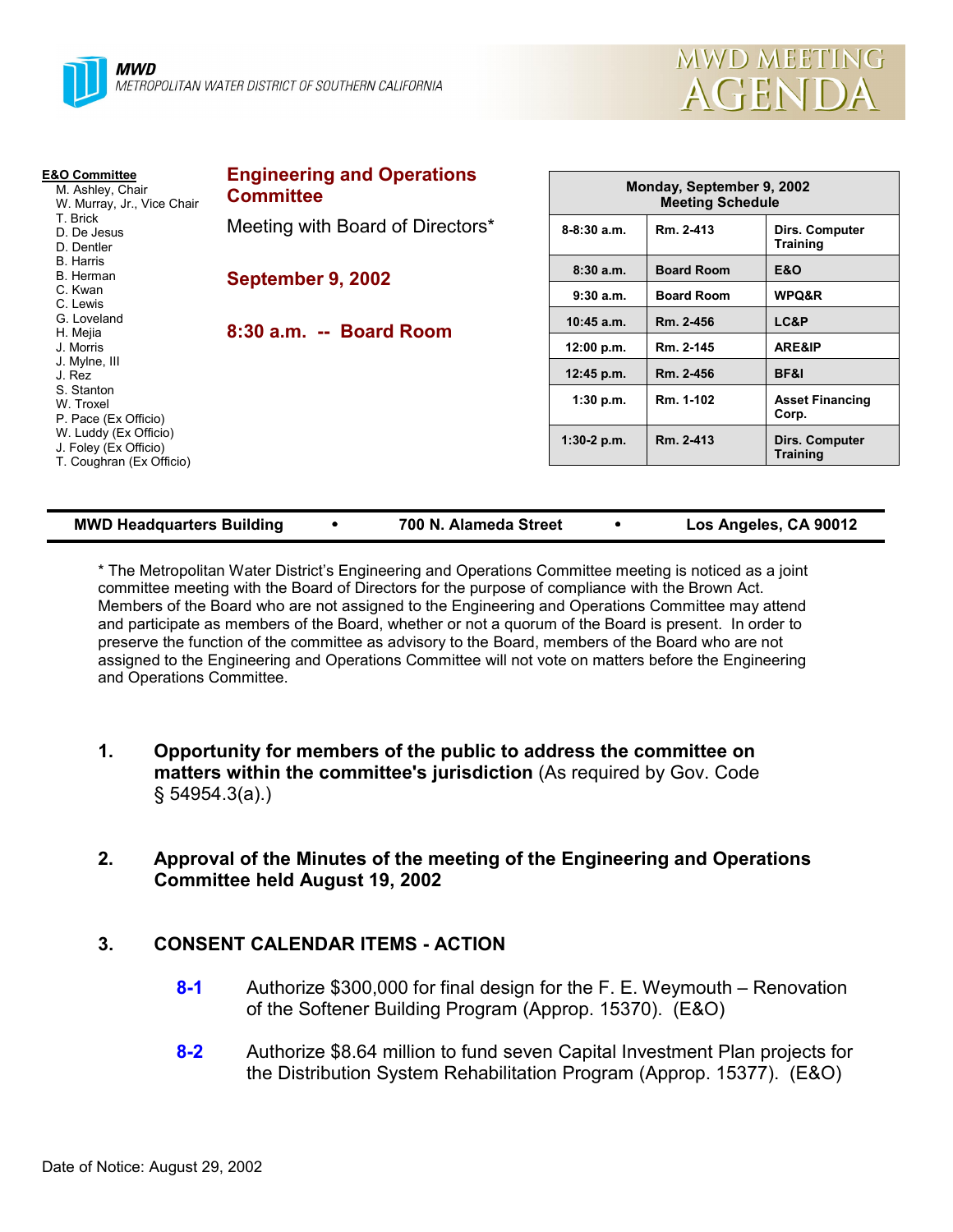- **8-3** Authorize \$196,000 to replace the heating, ventilating and air conditioning system serving the Henry J. Mills Filtration Plant Administration Building (Approp. 15381). (E&O)
- **8-4** Amend an existing agreement with United States Forest Service for reimbursement of staff support on the Arrowhead Tunnels by increasing the maximum compensation from \$1.8 million to \$3.0 million. (E&O)
- **8-5** Authorize \$20.5 million in budgeted CIP funds to implement Phase 1 of the Water System Control Master Plan (Approps. 15397, 15398 and 15399). (E&O)
- **8-9** Authorize \$80.1 million for the Jensen and Mills Oxidation Retrofit Program and award a \$69,729,000 construction contract to Kiewit-Pacific Company for the construction of oxygen/ozone facilities at the Joseph Jensen Filtration Plant (Approp. 15173). (E&O)

# **4. BOARD INFORMATION ITEMS**

**10-1** Status report for the Inland Feeder Program for activities through July 2002. (E&O) **[Any discussion of potential litigation to be heard in closed session. Conference** with legal counsel-significant exposure to litigation (two matters); to be heard in **closed session pursuant to Gov. Code ß 54956.9(b)]**

# **5. COMMITTEE ITEMS**

a. Oral report on feasibility of hydroelectric pumped-storage power generation potential using Copper Basin

### **6. MANAGEMENT REPORTS**

- a. Water System Operations Managerís report on system operations
- b. Corporate Resources Manager's report on engineering activities

# **7. FOLLOW-UP ITEMS**

None

### **8. FUTURE AGENDA ITEMS**